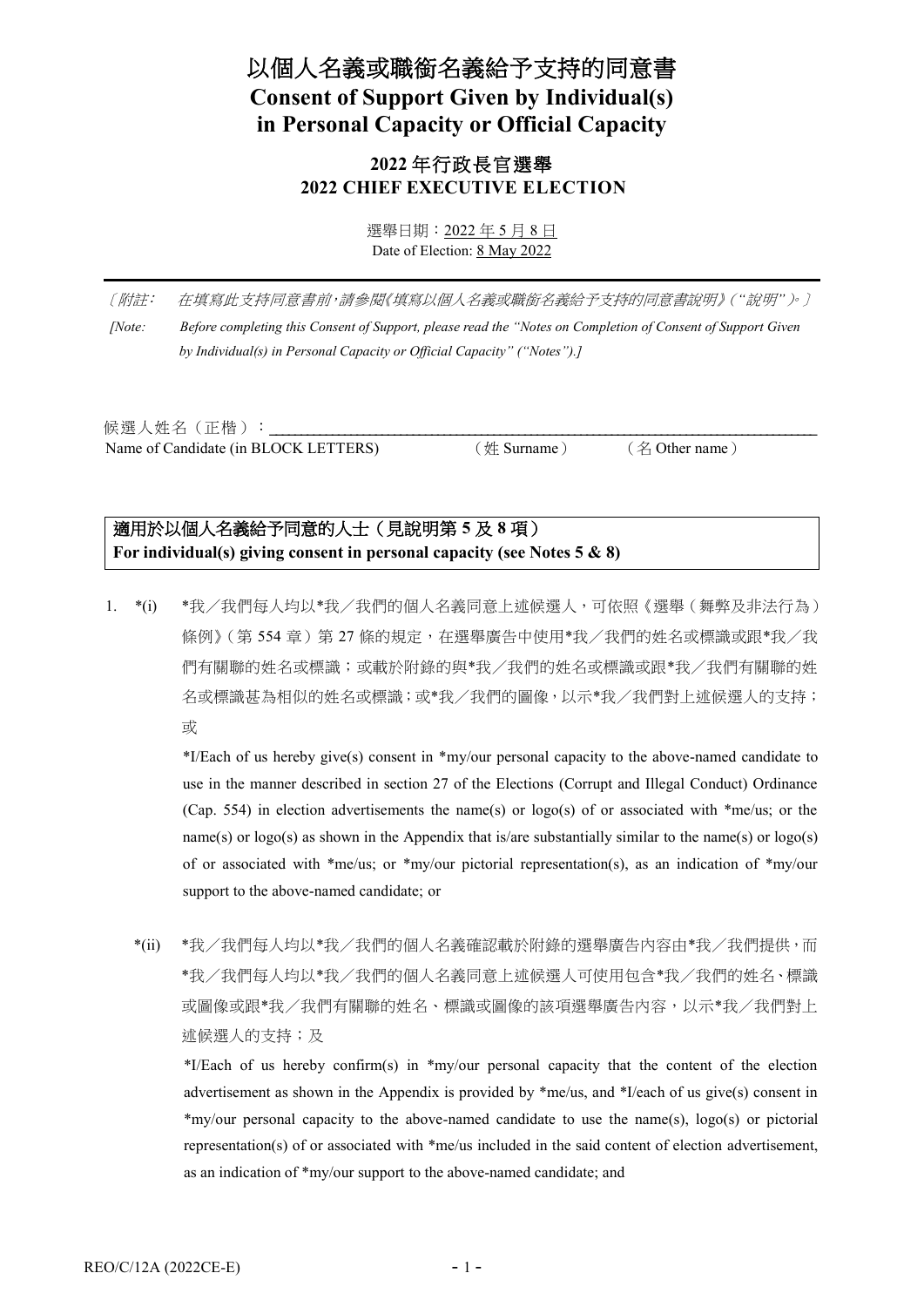\*(iii) \*我/我們每人均以\*我/我們的個人名義進一步同意上述候選人可對\*我/我們的姓名、標識 或圖像或跟\*我/我們有關聯的姓名、標識或圖像或上文第 1(ii)段所指的選舉廣告內容作出 修改(修改詳情載於附錄),以用於他/她的其他選舉廣告。

\*I/Each of us further give(s) consent in \*my/our personal capacity to the above-named candidate to modify the name(s), logo(s) or pictorial representation(s) of or associated with \*me/us or the content of election advertisement referred to in paragraph 1(ii) above (details of modification as shown in the Appendix) for use in his/her other election advertisements.

## 適用於以職銜名義給予同意的人士(見說明第 **6** 及 **8** 項) **For an individual giving consent in official capacity (see Notes 6 and 8)**

2. \*(i) 我以我的職銜" "名義同意上述 候選人,可依照《選舉(舞弊及非法行為)條例》(第554章)第27條的規定,在選舉廣告中 使用我的姓名、職銜或標識或跟我有關聯的姓名、職銜或標識;或載於附錄的與我的姓名、職 銜或標識或與跟我有關聯的姓名、職銜或標識甚為相似的姓名、職銜或標識;或我的圖像,以 示我對上述候選人的支持;或 I hereby give consent in my official capacity as " " to

the above-named candidate to use, in the manner described in section 27 of the Elections (Corrupt and Illegal Conduct) Ordinance (Cap. 554) in election advertisements the name, office title or logo of or associated with me; or the name, office title or logo as shown in the Appendix that is substantially similar to the name, office title or logo of or associated with me; or my pictorial representation, as an indication of my support to the above-named candidate; or

\*(ii) 我以我的職銜" "名義確認載於 附錄的選舉廣告內容(包括對我職銜的提述)由我提供,而我以上述職銜名義同意上述候選人 可使用包含我的姓名、職銜、標識或圖像或跟我有關聯的姓名、職銜、標識或圖像的該項選舉 廣告內容,以示我對上述候選人的支持;及

I hereby confirm in my official capacity as " content of the election advertisement (including reference to my office title) as shown in the Appendix is provided by me, and I give consent in the above official capacity to the above-named candidate to use the name, office title, logo or pictorial representation of or associated with me included in the said content of election advertisement, as an indication of my support to the above-named candidate; and

\*(iii) 我以上述職銜名義進一步同意上述候選人可對我的姓名、職銜、標識或圖像或跟我有關聯的姓 名、職銜、標識或圖像或上文第 2(ii)段所指的選舉廣告內容作出修改(修改詳情載於附錄), 以用於他/她的其他選舉廣告。

I further give consent in the above official capacity to the above-named candidate to modify the name, office title, logo or pictorial representation of or associated with me or the content of election advertisement referred to in paragraph 2(ii) above (details of modification as shown in the Appendix) for use in his/her other election advertisements.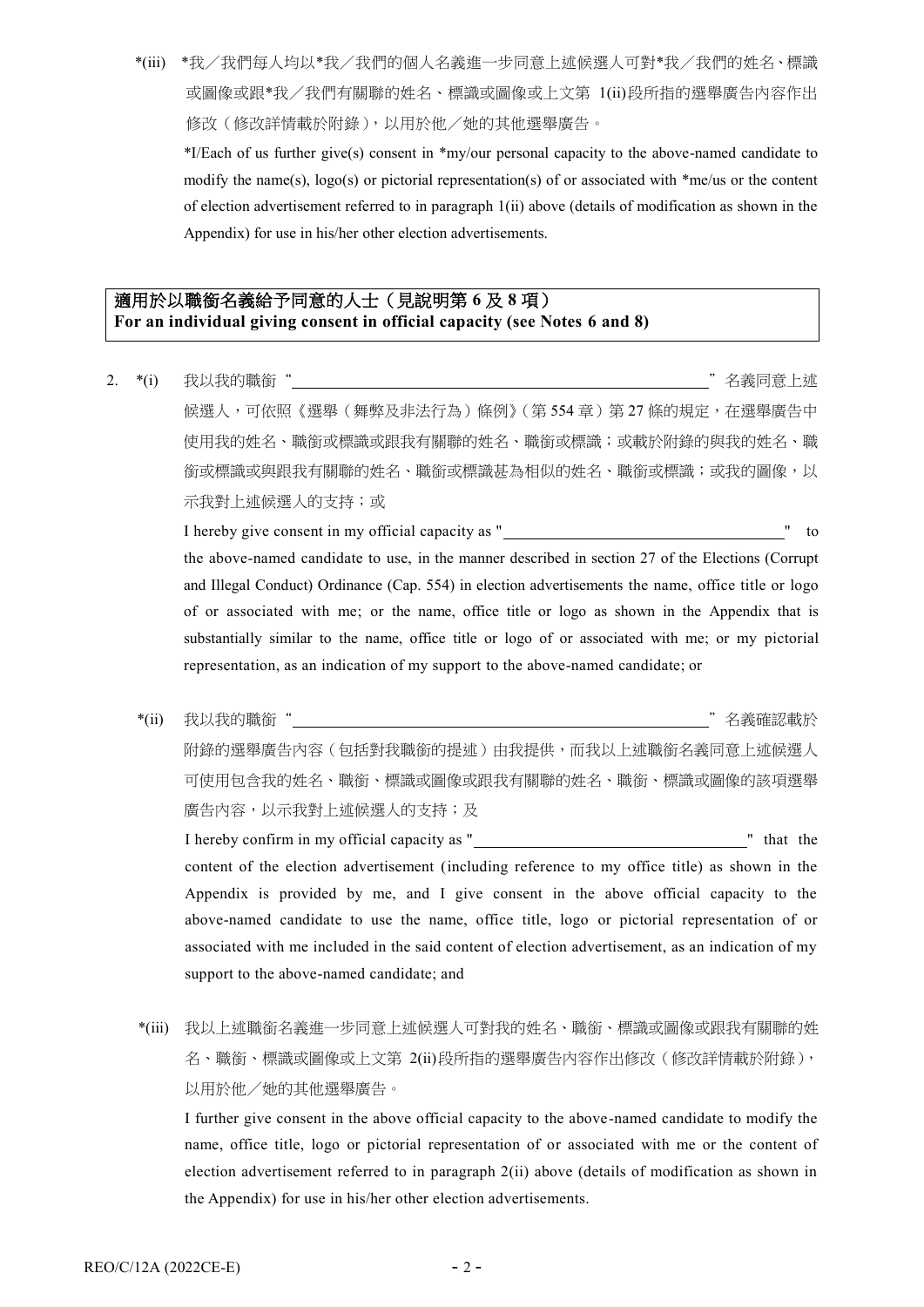3. 我已根據 2000年 - 2000年 - 2000年 - 2000年 - 2000年 - 2000年 - 2000年 - 2000年 - 2000年 - 2000年 - 2000年 - 2000年 - 2000年 - 2000年 - 2000年 - 2000年 - 2000年 - 2000年 - 2000年 - 2000年 - 2000年 - 2000年 - 2000年 - 2000年 - 2000年 - 2000年 - 2000年

),

既定常規(例如經上述組織的管理階層批准或經上述組織的成員在全體大會所通過的決議批准,候選 人才可一併使用支持者的職銜及組織名稱)(請註明適用的內部守則及程序/既定常規:

|           | 日期 | (時間),取得上述組織的事先書面批                                                                                              |
|-----------|----|----------------------------------------------------------------------------------------------------------------|
| 准,給予上述同意。 |    |                                                                                                                |
|           |    |                                                                                                                |
|           |    | (Name of Organization) in accordance with the above-named organization's internal                              |
|           |    | rules and procedures/established convention (e.g. approved by the governing body of the above-named            |
|           |    | organization or by a resolution of the members of the above-named organization passed at a general meeting,    |
|           |    | for using the supporter's office title(s) together with the name of the organization by the candidate) (please |

on (Date) at (Date) at (Time) for giving of the above consent.

) and the contract of the contract of the contract of the contract of the contract of  $\mathcal{L}$ 

specify the applicable internal rules and procedures/established convention:

\* 請刪去不適用者。

Please delete whichever is inapplicable.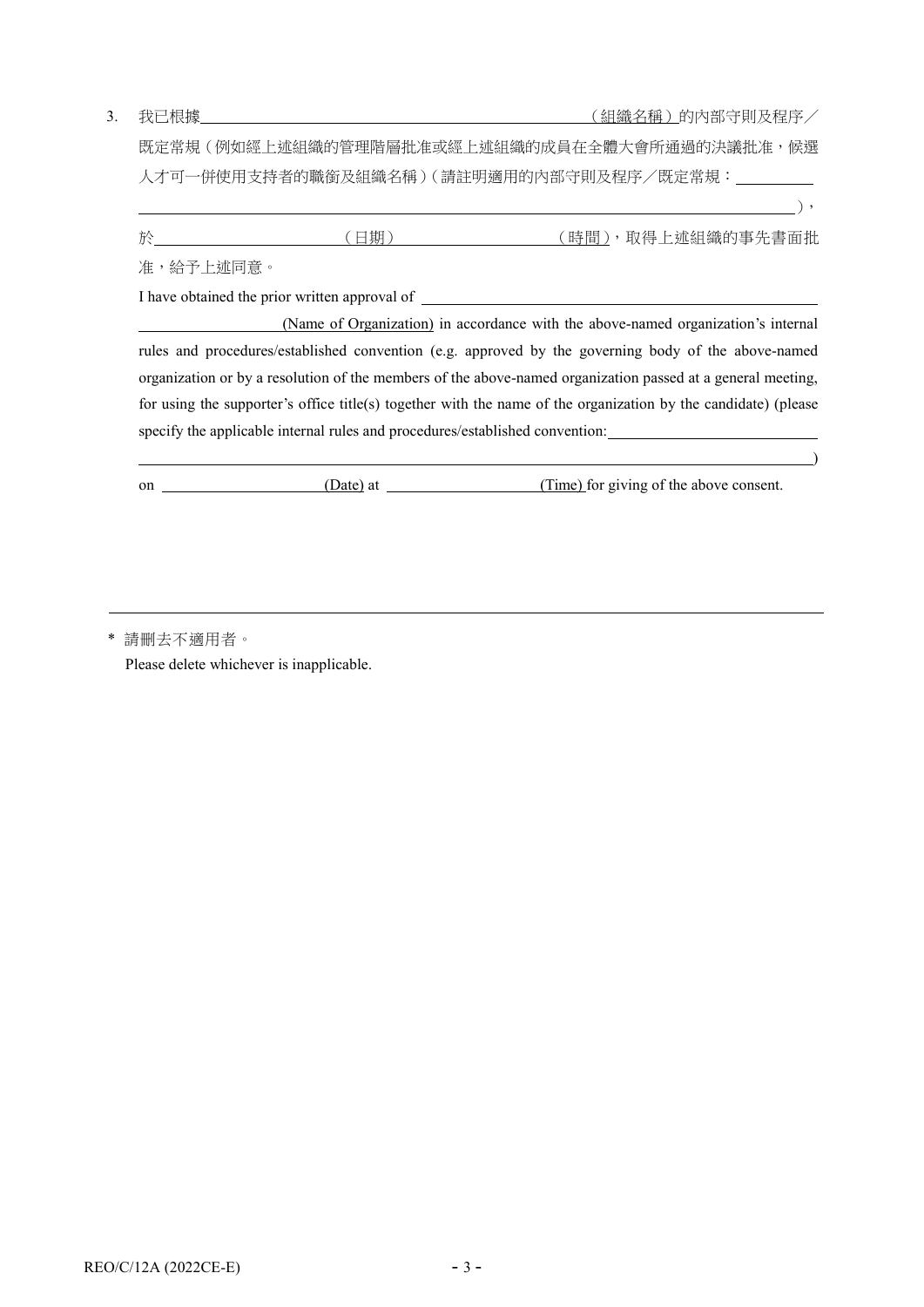## 由候選人/選舉代理人填寫

#### **TO BE COMPLETED BY THE CANDIDATE/ELECTION AGENT**

\*候選人/選舉代理人姓名(正楷): Name of \*Candidate/Election Agent (in BLOCK LETTERS) (姓 Surname) (名 Other name)

| 簽署        | 廿口<br>刔 |
|-----------|---------|
| Signature |         |

# 由以個人名義給予同意的人士填寫

**TO BE COMPLETED BY INDIVIDUAL(S) GIVING CONSENT IN PERSONAL CAPACITY**

| 姓名 (正楷)<br>Name (in BLOCK LETTERS) | 簽署<br>Signature | 日期<br>Date |
|------------------------------------|-----------------|------------|
|                                    |                 |            |
|                                    |                 |            |
|                                    |                 |            |
|                                    |                 |            |
|                                    |                 |            |
|                                    |                 |            |
|                                    |                 |            |
|                                    |                 |            |
|                                    |                 |            |

#### 由以職銜名義給予同意的人士填寫

#### **TO BE COMPLETED BY INDIVIDUAL GIVING CONSENT IN OFFICIAL CAPACITY**

| 姓名 (正楷): ______            |                   |                |
|----------------------------|-------------------|----------------|
| Name (in BLOCK LETTERS)    | $(\n#$ Surname)   | (名 Other name) |
| 簽署:____                    | 組織蓋章:             |                |
| Signature                  | Organization Chop |                |
| 職銜名義:_____________________ | 日期:___________    |                |
| Official Capacity          | Date              |                |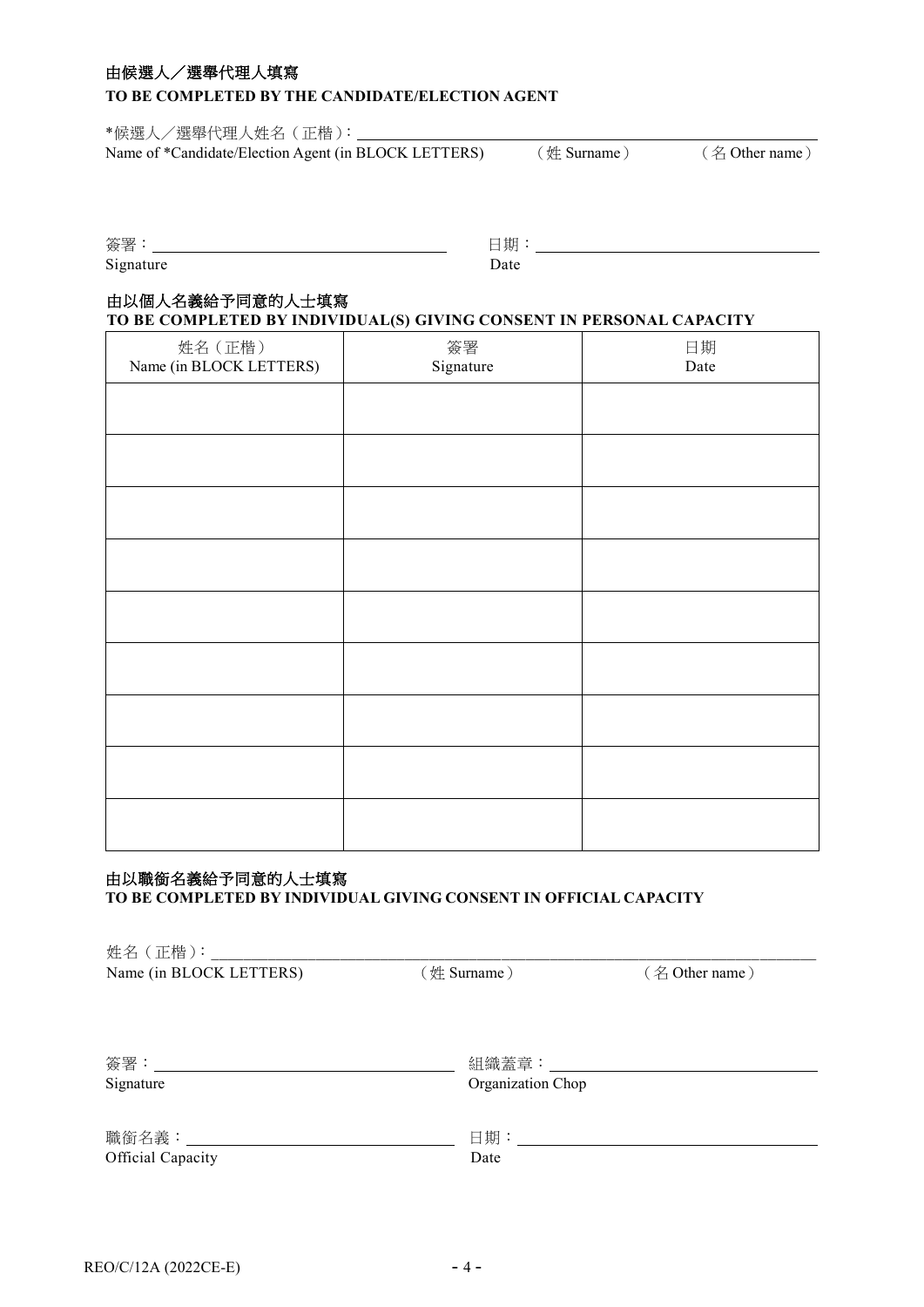### 由見證人填寫(見說明第 **7** 項)- **TO BE COMPLETED BY A WITNESS (see Note 7) −**

我聲明本表格是於我在場下由\*候選人/選舉代理人及各給予同意的人士親自簽署。 I declare that this form was signed in my presence by the \*candidate/election agent and each individual(s) giving consent.

| Name (in BLOCK LETTERS) | (姓 Surname) | (名 Other name) |
|-------------------------|-------------|----------------|
| 簽署: _____               | 日期: _____   |                |
| Signature               | Date        |                |

\* 請刪去不適用者。 Please delete whichever is inapplicable.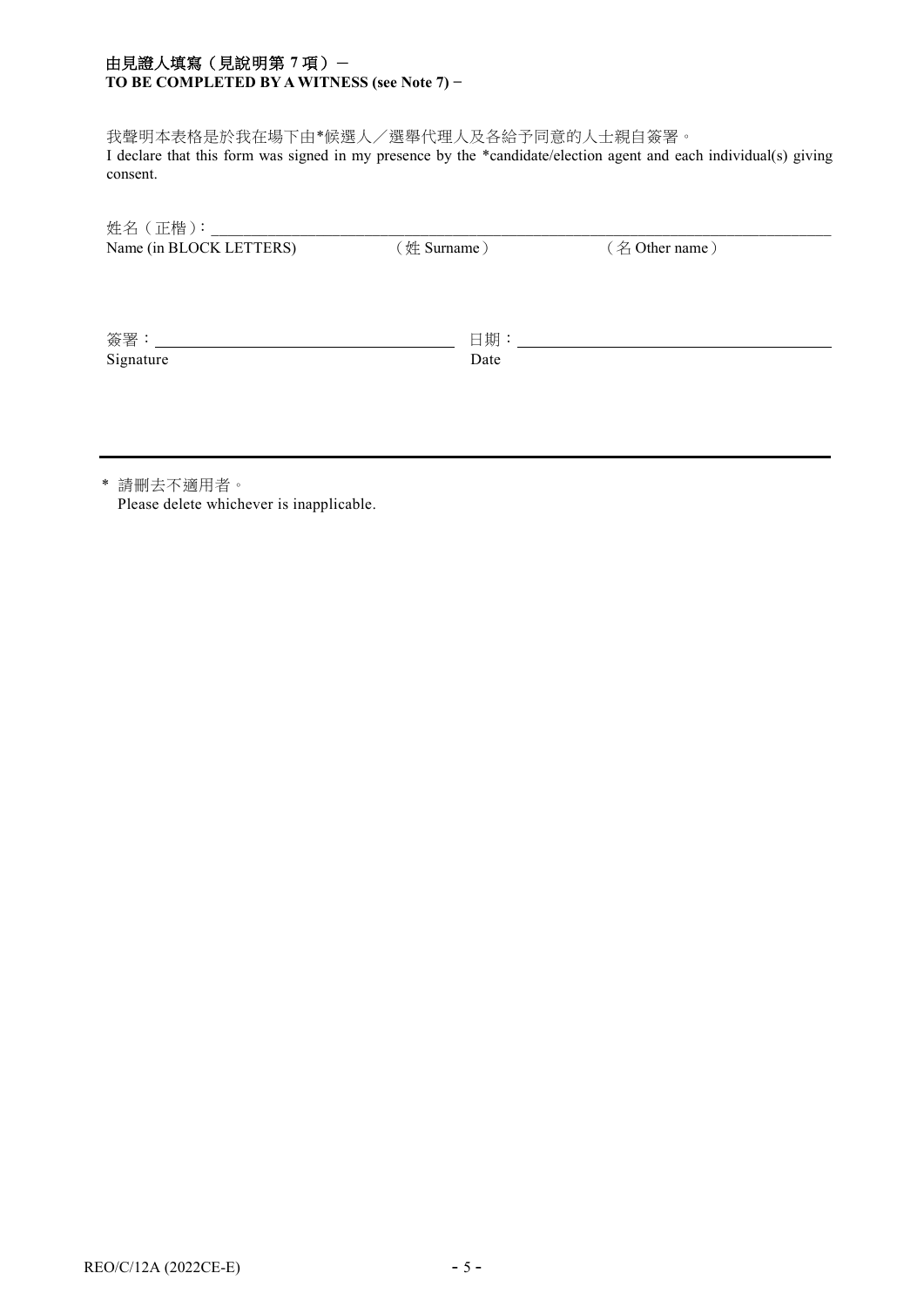# 填寫以個人名義或職銜名義給予支持的同意書說明 **Notes on Completion of Consent of Support Given by Individual(s) in Personal Capacity or Official Capacity**

1. 此支持同意書內提及的選舉是指根據《行政長官選舉條例》(第 569 章)第 23 或 24 條進行的投票。就有競逐的 選舉而言,選舉日期是指首三輪投票的日期。根據《選舉程序(行政長官選舉)規例》(第541J章)第 17(3)條, 在有競逐的選舉中,如須進行第四輪或其後任何一輪投票,便會於翌日進行,如有需要,則須日復一日地進行, 直至有候選人當選為止。此支持同意書適用於任何一輪投票。

The election referred to in this Consent of Support is for a poll conducted under section 23 or 24 of the Chief Executive Election Ordinance (Cap. 569). For a contested election, the date of election is for the first three rounds of voting. In accordance with section 17(3) of the Electoral Procedure (Chief Executive Election) Regulation (Cap. 541J), if in a contested election the voting has to proceed to the fourth or any subsequent round, it will be held on the following day and, if necessary, day after day thereafter until a candidate is returned. This Consent of Support is applicable to any round of voting.

2. 在《選舉(舞弊及非法行為)條例》(第554章)第 27條中, "支持"就某候選人而言,包括對該候選人的政 策或活動的支持。

In section 27 of the Elections (Corrupt and Illegal Conduct) Ordinance (Cap. 554), "support", in relation to a candidate, includes support for the policies or activities of the candidate.

- 3. 根據《行政長官選舉活動指引》第八章及《選舉程序(行政長官選舉)規例》(第 541J 章)第 87 條,候選人須 在發布選舉廣告後的 **1** 個工作天內(即公眾假期及星期六以外的任何 **1** 天),把與選舉廣告有關的資料/文件, 包括准許或同意書的電子文本,上載至中央平台或候選人平台或向選舉主任繳存印本式文本,以供公眾查閱。 In accordance with Chapter 8 of the "Guidelines on Election-related Activities in respect of the Chief Executive Election" and section 87 of the Electoral Procedure (Chief Executive Election) Regulation (Cap. 541J), the candidate must, **within 1 working day (i.e. any day other than a general holiday and Saturday)** after publication of an election advertisement, upload an electronic copy of the relevant information/document of the election advertisement, including permission or consent, onto the Central Platform or Candidate's Platform or deposit a hard copy with the Returning Officer for public inspection.
- 4. 此支持同意書為一樣本表格,以方便候選人以書面形式取得某人以個人或職銜名義的支持同意。候選人或支持 者可因應相關支持的詳情,適當地調整此支持同意書的內容。 This Consent of Support is a sample form to facilitate candidates to seek consent of support in writing from individual(s) in personal or official capacities. Candidates or supporters may suitably vary the content of this Consent of Support, depending on the details of the support concerned.
- 5. 根據《行政長官選舉活動指引》第十八章,如某支持者是以個人名義向某候選人發出書面同意,該候選人 不可在選舉廣告中提及該支持者的任何職銜。 According to Chapter 18 of the "Guidelines on Election-related Activities in respect of the Chief Executive Election", if a written consent is given by the supporter in his/her personal capacity to a candidate, no reference should be made to any office title which that supporter may have in the candidate's election advertisements.
- 6. 在某組織擔任職位的人如欲以他/她的職銜支持某候選人,該支持者須因應以下情況適當地填寫此支持同意書 的第2或第2及3項-

In the case where an office-bearer of an organization wishes to use his/her office title to support a candidate, that supporter must complete item 2 or items 2 and 3 of this Consent of Support as appropriate, depending on the following situations –

(a) 有提及其職銜的支持者(並無提及有關的組織名稱)

在此情況下,支持同意書應列明支持者是否同意使用其職銜及對其職銜的描述。如在選舉廣告內提及有關 職銜,支持者和候選人應加倍小心,以確保使用資料時不會令人誤會有關組織支持該候選人。

**A supporter with the reference to his/her office title (bearing no reference to the name of the organization concerned)**

In this case, the Consent of Support should indicate whether the supporter consents to the mention of his/her office title(s) and the description of such title(s). Where such office title(s) is/are to be referred to in an election advertisement, the supporter and the candidate should take particular care to ensure that the information should not be used in such a way to misrepresent that the organization concerned supports that candidate.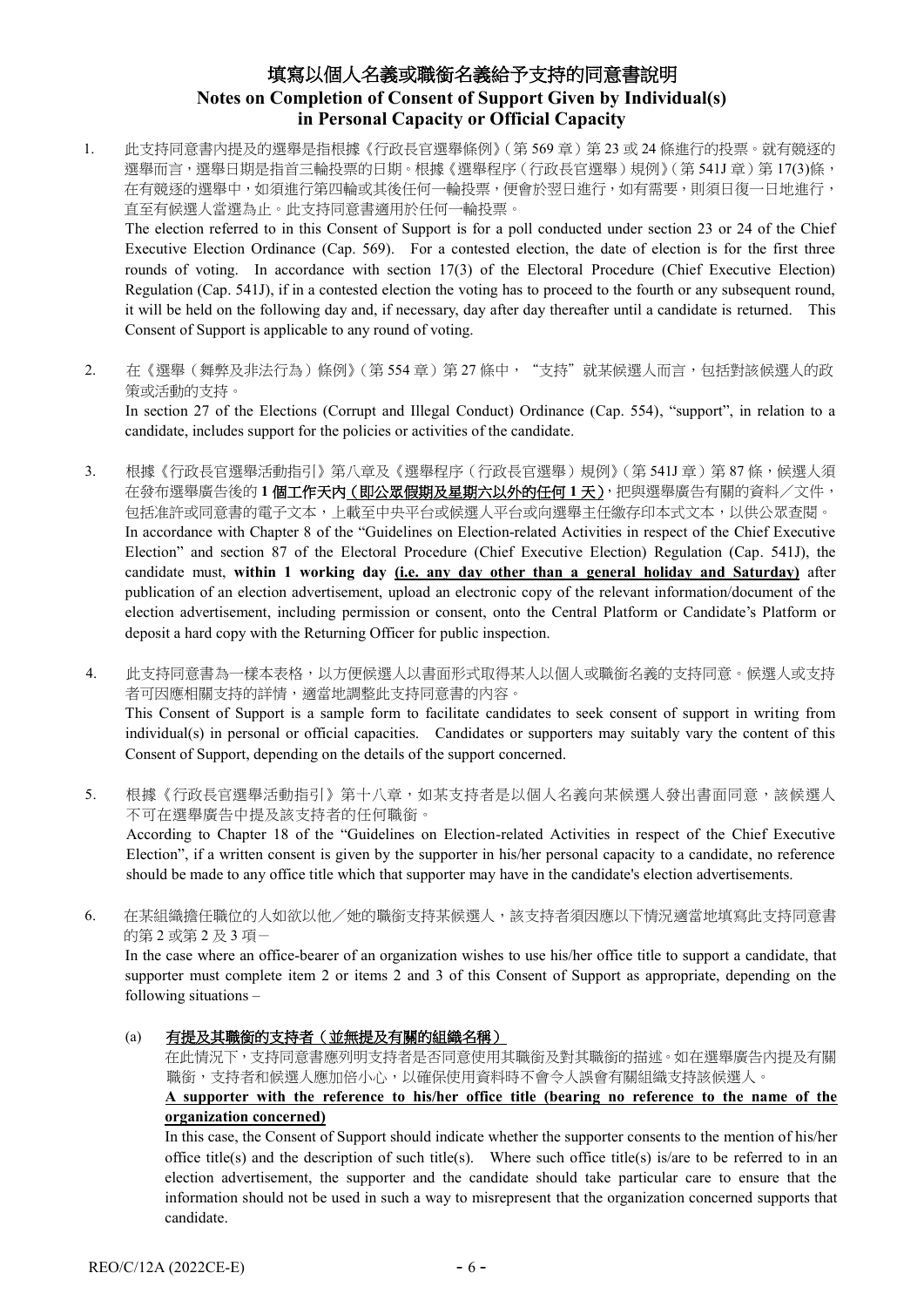#### (b)有提及其職銜及有關組織名稱的支持者

在此情況下,候選人應確保支持者已根據所屬組織的內部守則及程序或任何既定常規獲得組織的事先書 面批准(例如經該組織的管理階層批准或經該組織的成員在全體大會所通過的決議批准),才可一併使用 支持者的職銜及組織名稱。如有疑問,候選人或他/她的支持者應諮詢有關組織其相關的內部守則及程 序。候選人應小心處理,避免令人誤會整個組織支持該候選人。

**A supporter with the reference to his/her office title and the name of the organization concerned**

In this case, the candidate should ensure that the supporter has obtained the prior written approval of the organization, in accordance with the organization's internal rules and procedures or any established convention (e.g. approved by the governing body of the organization or by a resolution of the members of that organization passed at a general meeting), for using the supporter's office title(s) together with the name of the organization by the candidate. In case of doubt, the candidate or his/her supporter should consult the organization concerned on its internal rules and procedures. The candidate should be careful not to give the impression that the whole organization supports that candidate.

7. 任何年滿 18 歲並持有身分證明文件的人士均可擔任見證人。根據《選舉程序(行政長官選舉)規例》(第 541J 章) 第2條,「身分證明文件」指一

A witness can be any person aged 18 years or over and in possession of an identity document. According to section 2 of the Electoral Procedure (Chief Executive Election) Regulation (Cap. 541J), "identity document" means –

- (a) 身分證; an identity card;
- (b) 《人事登記條例》(第177章)第 1A(1)條所指的人事登記處處長向某人發出的文件,而該文件證明該 人根據《人事登記規例》(第 177A 章 )第 25 條獲豁免,無須根據該條例登記;或 a document issued by the Commissioner of Registration (within the meaning of section 1A(1) of the Registration of Persons Ordinance (Cap. 177)) to a person certifying that the person is exempt, under regulation 25 of the Registration of Persons Regulations (Cap. 177A), from being required to register under that Ordinance; or
- (c) 向某人發出並獲選舉主任接受為該人的身分證明的任何其他文件。 any other document issued to a person which is acceptable to the Returning Officer as proof of the person's identity.
- 8. 給予同意的人士可夾附一份附錄,以載述所同意的詳情或選舉廣告內容或修改詳情。候選人在未取得有關人士 事先的書面同意下修改或授權他人修改該等姓名、標識或圖像或選舉廣告內容,即屬在選舉中作出非法行為, 違反《選舉(舞弊及非法行為)條例》(第554章)第 27條。若修改姓名、標識或圖像或選舉廣告內容可致有關 人士的個人資料不準確,候選人亦會違反《個人資料(私隱)條例》(第 486 章)附表 1 的保障資料第 2(1)原則。 Individual giving consent may attach an Appendix showing the details of the consent or content of the election advertisement or the details of modification. A candidate engages in illegal conduct contrary to section 27 of the Elections (Corrupt and Illegal Conduct) Ordinance (Cap. 554) if he/she modifies or authorizes any person to modify the name, logo or pictorial representation or the content of the election advertisement without prior written consent by the relevant individual. If the modification of name, logo or pictorial representation or the content of the election advertisement may render the relevant individual's personal data inaccurate, the candidate will also contravene the Data Protection Principle 2(1) in Schedule 1 to the Personal Data (Privacy) Ordinance (Cap. 486).

9. 已給予同意的人士如撤銷對某候選人的支持同意,應將撤銷支持同意的通知書送交該候選人。當支持同意被撤 銷後,相關候選人應小心處理,立即停止使用任何載有已撤銷同意的人士所表示支持的選舉廣告,並即時銷毀 取得的有關個人資料。該候選人亦必須以書面通知選舉主任其支持同意已被撤銷,並按《行政長官選舉活動指 引》第八章所示,將撤銷支持同意的通知書上載至中央平台或候選人平台或向選舉主任繳存印本式文本,以供 公眾查閱。

If a person who has given consent withdraws his/her consent to support a candidate, he/she should send a written notice of revocation to that candidate. Once consent has been revoked, the candidate concerned should act with care and immediately cease using any election advertisement which contains the support of the person who has made the revocation. The relevant personal data collected should also be destroyed immediately. The candidate concerned is also required to notify the Returning Officer in writing of any revocation of consent, upload the written notice of the revocation onto the Central Platform or Candidate's Platform or deposit a hard copy with the Returning Officer in the manner as set out in Chapter 8 of the "Guidelines on Election-related Activities in respect of the Chief Executive Election" for public inspection.